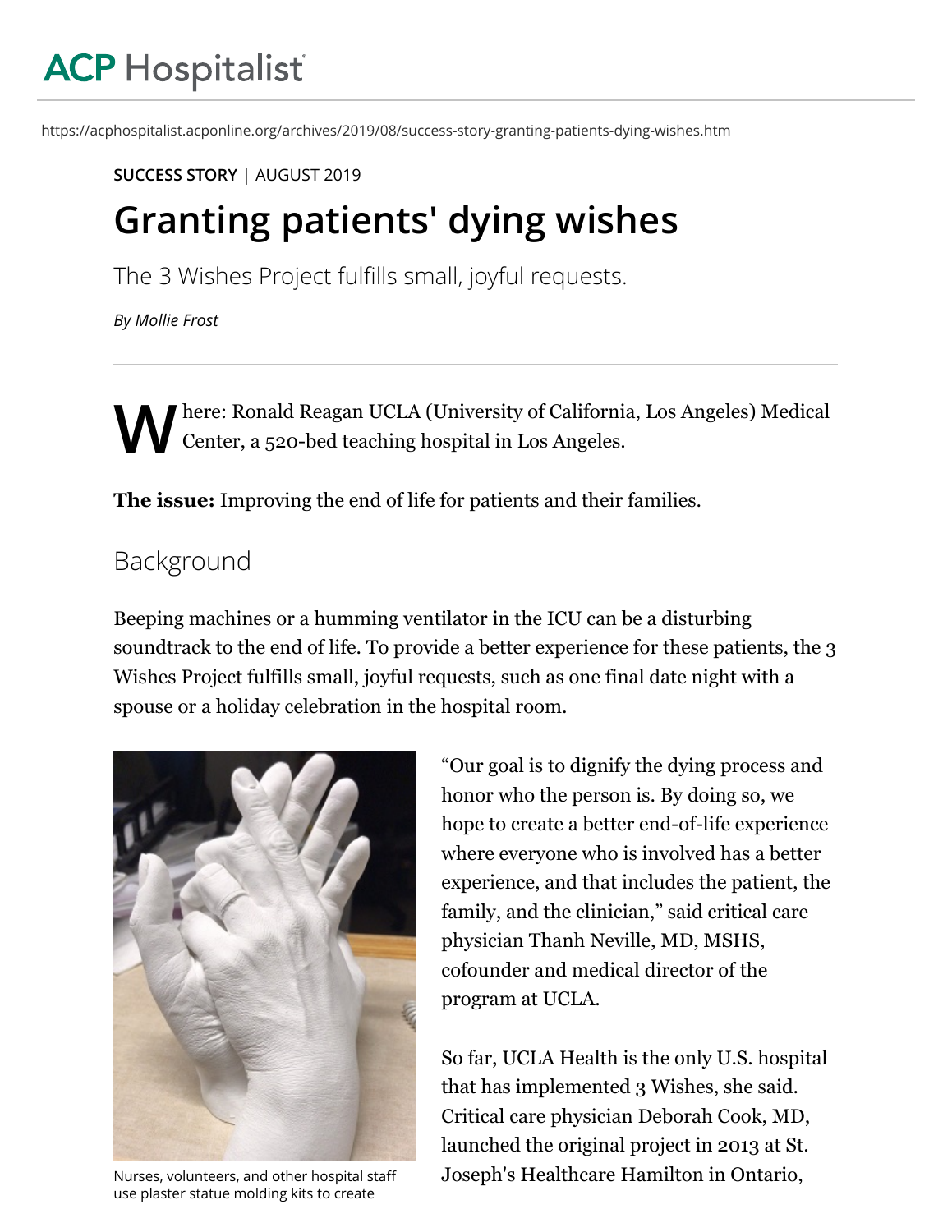sculptures of couples holding hands for the last time. (Photo by Nicholas Dio Jr.)

Canada. After Dr. Cook's group [published](https://annals.org/aim/fullarticle/2395727/personalizing-death-intensive-care-unit-3-wishes-project-mixed-methods) favorable results in August 2015 in *Annals of Internal Medicine*, Dr. Neville's palliative

care colleague Peter Phung, MD, suggested bringing the project to UCLA. Dr. Neville applied for and received a \$10,000 seed grant to pilot the project and launched it in December 2017 in the medical ICU at Ronald Reagan UCLA Medical Center.

### How it works



These key chains or frames of the patient's thumbprints are the most common gift given to families. (Photo by Thanh Neville, MD)

Clinicians approach suitable patients and their families about the concept in a conversational way. This often doesn't immediately lead to a particular request. "This is when we use this as an opportunity to get to know the patient," Dr. Neville said. "We might even say, 'Can you tell me a little bit more about your loved one? What did they like when they were not in the hospital?'"

The first 3 Wishes patient was a young, active man whose wife said he would hate the thought of dying in the ICU. To fulfill his wish of being outdoors,

clinicians rolled his bed outside onto an open terrace and removed life support as the sun began to set. When his wife crawled into bed with him for the last time, Dr. Neville handed her a nonhospital blanket. "She told me that she sleeps with that blanket every night, and that's the only way she falls asleep," she said.

Results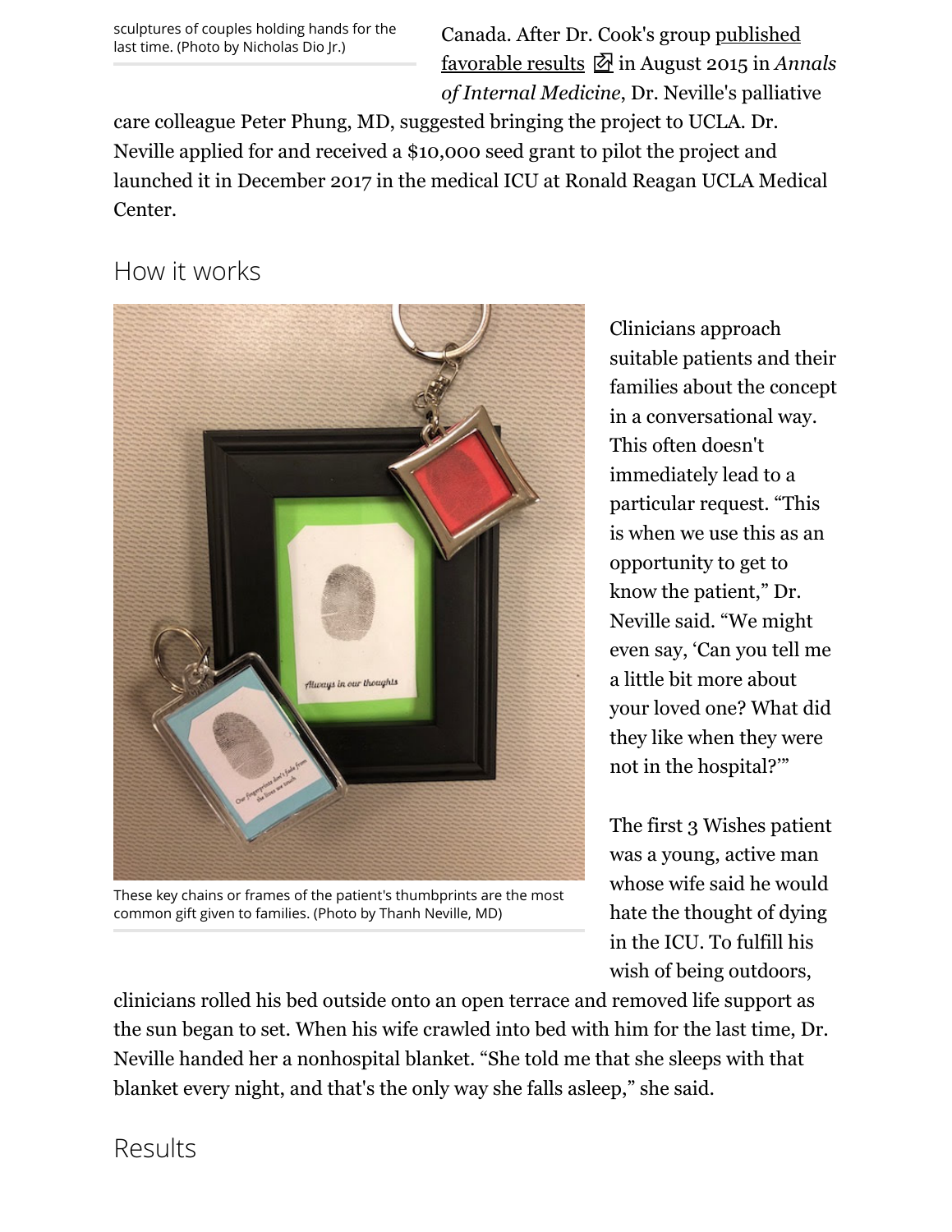

A comfort care cart offers coffee, tea, snacks, lotions, candles, and a prayer box for written notes. (Photo by Danielle Bear)

sculpture keepsakes for a grieving family.

So far, UCLA has fulfilled more than 700 wishes for more than 200 patients at an average cost of \$30 per patient, Dr. Neville said. "We have accomplished from one to 10 wishes per patient," she said. "I know we call it the 3 Wishes program, but we're not stuck on that number." Examples of wishes include playing the patient's favorite music, decorating patients' rooms with their favorite memorabilia, and creating thumbprint or hand

Dr. Neville, whose background is in critical care research, has been studying the program's effect by conducting surveys and focus groups with clinicians and interviews with family members. The response has been very positive. "Families tell me that the program allows them to have a level of support that they weren't expecting from a health care system," she said.

In addition, some clinicians (especially nurses) have said the project reminds them of why they went into their profession in the first place. "It allows them to provide compassionate care for patients and families in people's darkest moments, at a time when medicine has nothing left to offer," said Dr. Neville, whose paper about the project's effects on clinicians has been recently accepted for publication.

### Challenges

In the beginning, the biggest challenge was not cost, but time and effort. The first wish, for example, cost only \$20 for the blanket, "But it was not an easy feat to move the hospital bed outside to an area that's not used to patient care," said Dr. Neville. "The cost of the program isn't much, but it doesn't take into account all the time that I dedicated to make sure that it runs smoothly, and it doesn't take into account all the countless hours that nurses and physicians contribute to fulfilling the wishes."

Next steps